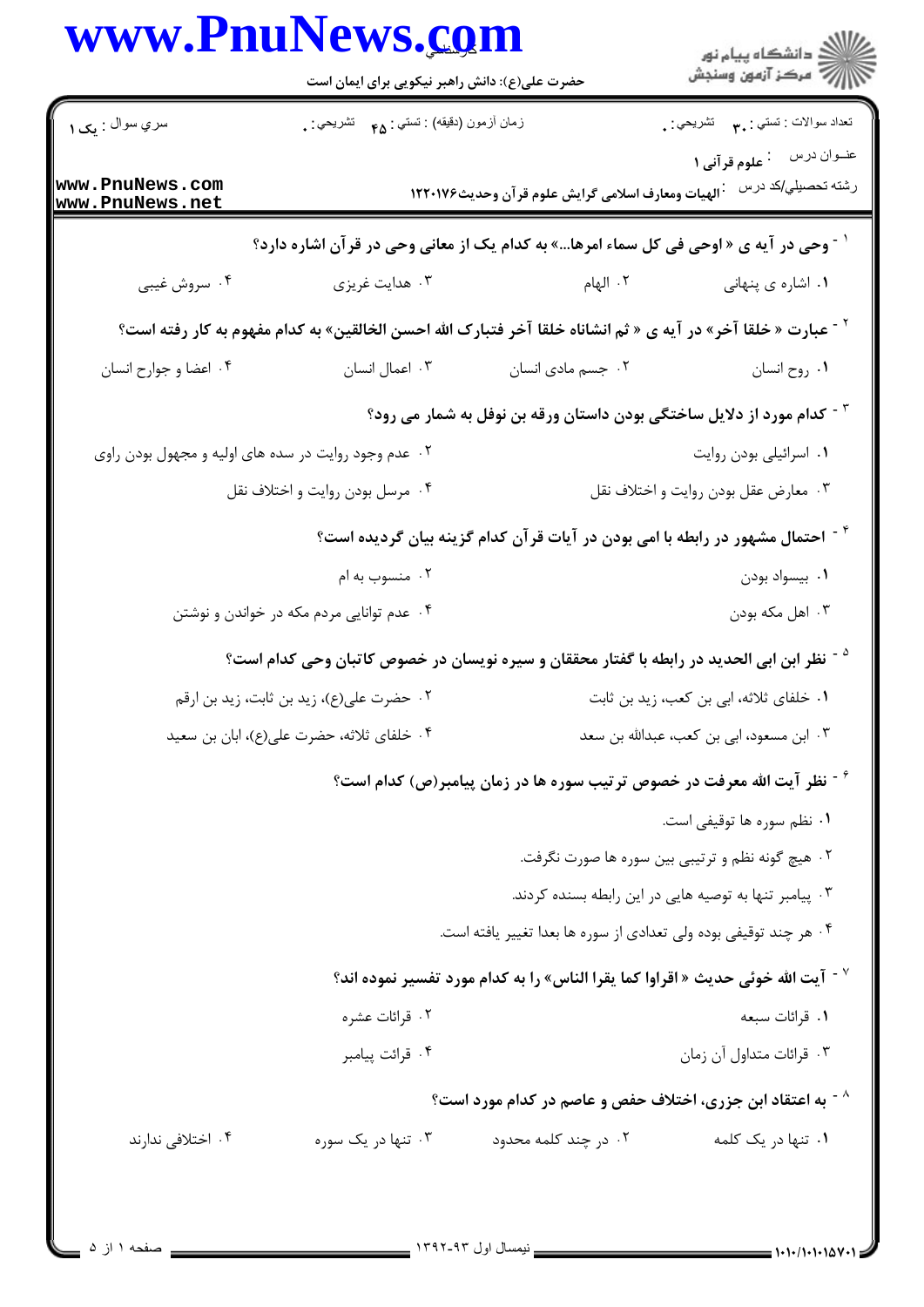|                        | حضرت علی(ع): دانش راهبر نیکویی برای ایمان است                                                                  |                                                                 | ر<br>دانشڪاه پيام نور)<br>ا∛ مرڪز آزمون وسنڊش                                               |
|------------------------|----------------------------------------------------------------------------------------------------------------|-----------------------------------------------------------------|---------------------------------------------------------------------------------------------|
| سري سوال : <b>۱ يک</b> | زمان أزمون (دقيقه) : تستي : <sub>۴۵</sub> تشريحي : <sub>•</sub>                                                |                                                                 | نعداد سوالات : نستي : ٣ <b>. سي</b> انشريحي : .                                             |
| www.PnuNews.com        |                                                                                                                |                                                                 | عنــوان درس<br><sup>:</sup> علوم قرآنی ۱<br>رشته تحصيلي/كد درس                              |
| www.PnuNews.net        |                                                                                                                | <sup>.</sup> الهيات ومعارف اسلامي گرايش علوم قر آن وحديث۱۲۲۰۱۷۶ |                                                                                             |
|                        |                                                                                                                |                                                                 | <sup>9 -</sup> مسئله ی حصر قرائات در هفت قرائت، از جمله کارهای کدام دانشمند به شمار می رود؟ |
|                        | ۰۲ ابو عبیده قاسم بن سلام                                                                                      |                                                                 | ۰۱ ابن جزری                                                                                 |
|                        | ۰۴ ابن مجاهد                                                                                                   |                                                                 | ۰۳ ابو محمد مکی بن ابی طالب                                                                 |
|                        |                                                                                                                |                                                                 | <sup>۱۰ -</sup> کدام گزینه در رابطه با تواتر قرائت ها از پیامبر صحیح است؟                   |
|                        |                                                                                                                |                                                                 | ١. اسناد قرائت ها واحد است و دلیلی بر اثبات تواتر قرائات از پیامبر وجود ندارد.              |
|                        | ۰۲ هر چند قرائت ها در زمان پیامبر و پس از او وجود داشته لیکن انحصار آنها در هفت مورد بی جهت است.               |                                                                 |                                                                                             |
|                        | ۰۳ قرائت ها سندی ندارد و همگی اجتهاد قاریان است و قرائت مشهور پیامبر در همه ی آنها جریان دارد.                 |                                                                 |                                                                                             |
|                        | ۰۴ روایت قرائت سبعه، منظور اختلاف در لهجه ها و راحتی مسلمانان است نه فراگیری آن به عنوان قرائت صحیح            |                                                                 |                                                                                             |
|                        |                                                                                                                |                                                                 | `` - لیث بن خالد و دوری از راویان کدام یک از قراء سبعه می باشند؟                            |
| ۰۴ کسائی               | ۰۳ نافع                                                                                                        | ۰۲ عاصم                                                         | ۰۱ ابن کثیر                                                                                 |
|                        |                                                                                                                |                                                                 | <sup>۱۲ -</sup> کدام یک از مهمترین عوامل اختلاف قرائات به شمار نمی رود؟                     |
|                        | ۰۲ ابتدائی بودن دستور زبان                                                                                     |                                                                 | ٠١ نبودن الف در كلمات                                                                       |
|                        | ۰۴ ابتدائی بودن خط                                                                                             |                                                                 | ۰۳ بی نقطه بودن حروف                                                                        |
|                        |                                                                                                                |                                                                 | <sup>۱۳ -</sup> خط نسخ در چه قرنی به حد اعلای کمال خود رسید؟                                |
| ۰۴ قرن نهم             | ۰۳ قرن دوم                                                                                                     | ۰۲ قرن سوم                                                      | ۰۱ قرن هفتم                                                                                 |
|                        |                                                                                                                |                                                                 |                                                                                             |
|                        | <sup>۱۴ -</sup> کدام یک از مصحف ها از نظر ترتیب سوره ها نزدیک به مصحف هایی است که صحابه نوشته بودند؟           |                                                                 |                                                                                             |
| ۰۴ مصحف ابن مسعود      | ۰۳ مصحف های عثمانی                                                                                             | ۰۲ مصحف ابی بن کعب                                              | ۰۱ مصحف امام                                                                                |
|                        |                                                                                                                |                                                                 | <sup>۱۵ -</sup> کدام مورد در رابطه با کمیته ی یکسان سازی مصاحف صحیح است؟                    |
|                        |                                                                                                                |                                                                 | ۰۱ ترتیب سوره ها بر اساس دستور پیامبر از نقاط مثبت این کمیته به شمار می رود.                |
|                        |                                                                                                                |                                                                 | ۰۲ تکیه بر مصحف حضرت علی از ویژگی های اصلی این کمیته به شمار می رفت.                        |
|                        |                                                                                                                |                                                                 | ۰۳ این کمیته در مراحل کار خود دقت لازم را به کار نبرد و اندکی تساهل ورزید.                  |
|                        | ۰۴ این کمیته در راستای ماموریت خود بهترین شیوه را برگزید و قرائت مشهور پیامبر را به عنوان قرائت امام قرار داد. |                                                                 |                                                                                             |
|                        |                                                                                                                |                                                                 | ٔ آ - وجود دو سوره به نام حفد و خلع از ویژگیهای کدامیک از مصاحف به شمار می رود؟             |
| ۰۴ مصحف زید بن ثابت    | ۰۳ مصحف عثمانی                                                                                                 | ۰۲ مصحف ابن مسعود                                               | ٠١. مصحف ابي بن كعب                                                                         |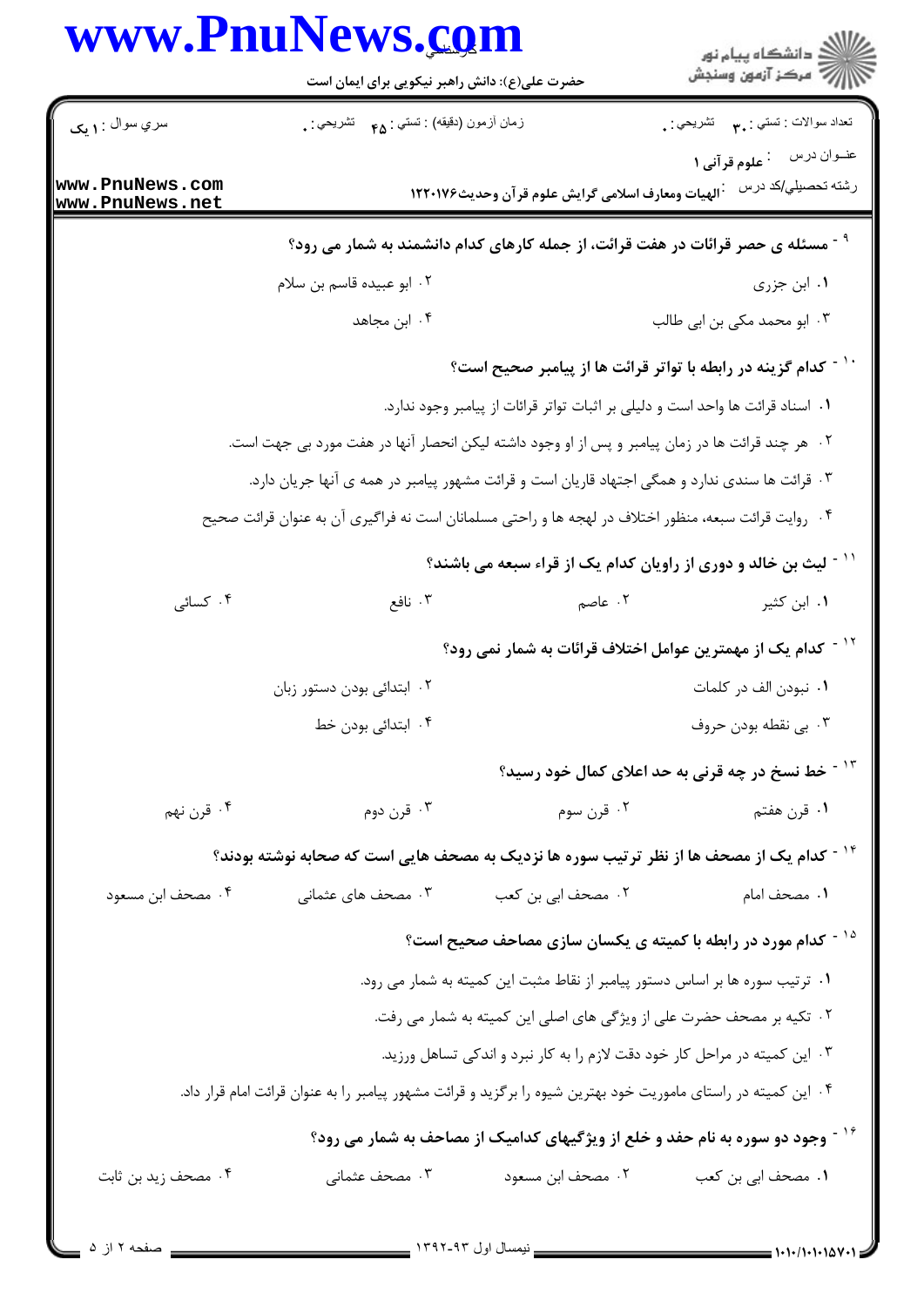## www.PnuNews.com

.<br>گ دانشگاه پیام نو**ر** أأزار آمركز آزمون وسنجش حضرت علی(ع): دانش راهبر نیکویی برای ایمان است سري سوال : **۱ یک** نعداد سوالات : تستي : ٣**.** تشريحي : . زمان أزمون (دقيقه) : تستى : <sub>۴۸</sub> تشريحي : <sub>.</sub> رشته تحصیلي/کد درس :الهیات ومعارف اسلامی گرایش علوم قر آن وحدیث۱۲۲۰۱۷۶ www.PnuNews.com www.PnuNews.net <sup>۱۷ -</sup> کدام گزینه در مورد سرانجام مصحف حضرت علی (ع) صحیح است؟ ۰۱ در کمیته ی یکسان سازی مصاحف مورد استفاده قرار گرفت. ۲. پس از آن که مردم آن را نپذیرفتند کسی دیگر آن را ندید. ۰۳ به عنوان مصحف مرجع در زمان های مختلف مورد استفاده قرار گرفت. ۰۴ از آن به عنوان تفسیر حضرت علی (ع) مورد استفاده ی عموم قرار گرفت. <sup>۱۸ -</sup> کدام گزینه در رابطه با تعیین فواصل آیات صحیح است؟ ۰۲ در زمان ابوبکر تثبیت شد. ۰۱ در زمان یکسان سازی مصاحف توسط کمیته تعیین شد. ۰۴ در زمان خلیفه دوم و با ارشاد پیامبر تعیین شد. ۰۳ امری توقیفی است. <sup>۱۹ -</sup> کدام گزینه در مورد ممتحنات صحیح است؟ ٢. سوره هایی که عدد آیات آن کمتر ازصد آیه است. ۰۱ سوره هایی که عدد آیات آن بیشتر از صد آیه است. ۰۴ نزدیک به پیست سوره است. ٠٣ از سوره ي الرحمن تا آخر قرآن <sup>۲۰ -</sup> عبارت ″ وجود برخی از احکام در سوره ای مکی ″ کدام ملاک و معیار مکی بودن سوره های مکی را رد می کند؟ ۲. بحث درخصوص اصول و معارف در سوره های مکی ۰۱ کوتاهی آیات و سور در سوره های مکی ۰۴ عدم تشریع در سوره های مکی ۰۳ دعوت به پایبندی به اخلاق و اصول اعتقادات <sup>۲۱ -</sup> با توجه به شرحی که در دعای ابوحمزه ثمالی آمده لیلهٔ القدر به کدام مورد نامیده می شود؟ ۴. ليلهٔ الامال ٠٣ ليلة العظائم ٢. ليلهٔ الجهني ٠١. ليلهٔ المبا, ک <sup>۲۲ -</sup> اختلاف شیعه و اهل سنت درخصوص نزول قرآن کدام صحیح است؟ ٠١ شيعه نزول قرآن را به صورت تدريجي مي داند ولي اهل سنت نزول اوليه قرآن را دفعي مي داند. ۲۰- شیعه بر نزول قرآن در ابتدا بر قلب پیامبر(ص) اعتقاد دارد ولی اهل سنت نزول قرآن را به تدریج از آسمان اول بر زبان پیامبر(ص) جاری می داند. ٣٠ شيعه معتقد است قرآن از عرش بر آسمان چهارم فرود آمد ولي اهل سنت معتقد است قرآن يكجا از عرش بر آسمان اول فرود آمد. ۰۴ شیعه معتقد است قرآن در ابتدا بر بیت معمور و پس از آن بر قلب پیامبر(ص) ولی اهل سنت نزول قرآن را بر آسمان چهارم و سپس بر قلب پیامبر(ص) می دانند.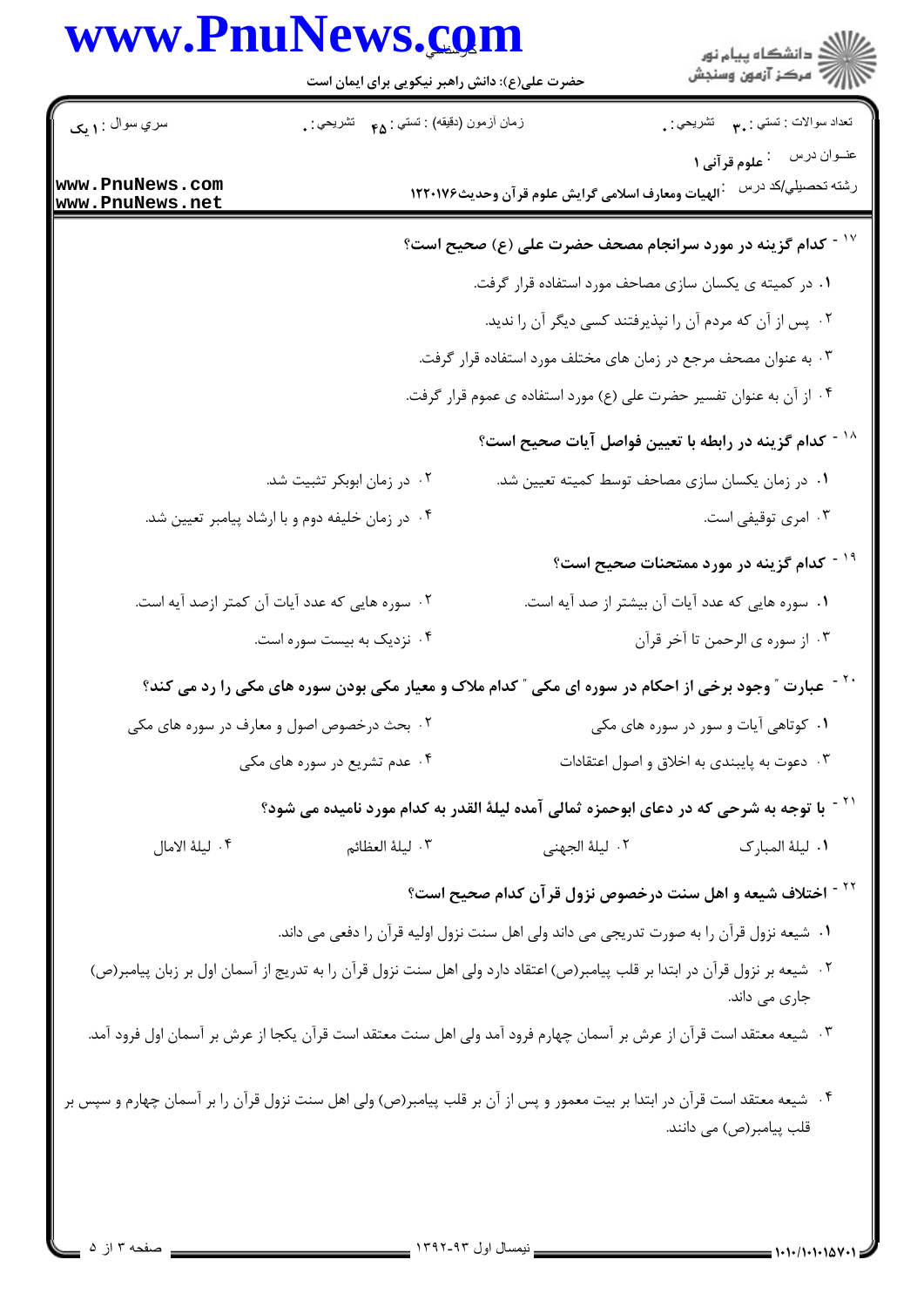|                                    | www.PnuNews.com<br>حضرت علی(ع): دانش راهبر نیکویی برای ایمان است                            |                                                    | ڪ دانشڪاه پيام نور<br>پ <sup>ر</sup> مرڪز آزمون وسنڊش                                     |  |  |
|------------------------------------|---------------------------------------------------------------------------------------------|----------------------------------------------------|-------------------------------------------------------------------------------------------|--|--|
| سري سوال : ۱ يک                    | زمان أزمون (دقيقه) : تستي : هم       تشريحي : .                                             |                                                    | تعداد سوالات : تستي : پم       تشريحي : .                                                 |  |  |
| www.PnuNews.com<br>www.PnuNews.net |                                                                                             | أالهيات ومعارف اسلامى گرايش علوم قرآن وحديث١٢٢٠١٧۶ | عنوان درس : علوم قرآني ١<br>رشته تحصيلي/كد درس                                            |  |  |
|                                    | <sup>۲۳ -</sup> بنابر گفته زمخشری، بیشتر مفسران اولین سوره نازل شده را کدام می دانند؟       |                                                    |                                                                                           |  |  |
|                                    | ۰۲ سوره حمد                                                                                 |                                                    | ٠١. پنج أيه اول سوره علق                                                                  |  |  |
|                                    | ۰۴ کل سوره علق                                                                              |                                                    | ۰۳ سوره مدثر                                                                              |  |  |
|                                    | مبارزه با منافقین و ذکر خصایص و صفات آنان از ویژگی های کدام دسته از سوره ها به شمار می رود؟ |                                                    |                                                                                           |  |  |
|                                    | ۰۲ سوره های مکی                                                                             |                                                    | ۰۱ سوره های مدنی                                                                          |  |  |
| ۰۴ سوره های اواخر دوره مدینه       |                                                                                             |                                                    | ۰۳ سوره های اواخر دوره مکه                                                                |  |  |
|                                    |                                                                                             |                                                    | <sup>۲۵ -</sup> در مکی و یا مدنی بودن کدامیک از سوره ها اختلافی بین دانشمندان وجود ندارد؟ |  |  |
| ۰۴ سوره انسان                      | ۰۳ سوره آل عمران                                                                            | ۰۲ سوره حج                                         | ۰۱ سوره فاتحه                                                                             |  |  |
|                                    |                                                                                             |                                                    | <sup>۲۶ -</sup> کدام گزینه در مورد اشتقاق واژه قرآن صحیح است؟                             |  |  |
|                                    |                                                                                             |                                                    | ۰۱ قرآن از واژه های دخیل به شمار می رود.                                                  |  |  |
|                                    | ۰۲ کاربرد این واژه در کتابهای مقدس گذشته دلالت بر اخذ آن از آن زبانها دارد.                 |                                                    |                                                                                           |  |  |
|                                    | ۰۳ به اعتقاد لغت شناسان قرآن از واژه های سریانی به شمار می رود.                             |                                                    |                                                                                           |  |  |
|                                    |                                                                                             |                                                    | ۰۴ اشتقاقات قرآن دليل بر اصالت آن است.                                                    |  |  |
|                                    | <sup>۲۷ -</sup> کدامیک از مصحف های صحابه از مصحفهای کوفه به شمار می رفت؟                    |                                                    |                                                                                           |  |  |
|                                    | ٠٢ مصحف عبدالله بن مسعود                                                                    |                                                    | ٠١ مصحف حضرت على(ع)                                                                       |  |  |
|                                    | ۰۴ مصحف مقداد بن اسود                                                                       |                                                    | ۰۳ مصحف ابوموسی اشعری                                                                     |  |  |
|                                    | <sup>۲۸ -</sup> به کدام علت، ناهنجاری نوشتاری خللی در اصل و اساس قرآن ایجاد نمی کند؟        |                                                    |                                                                                           |  |  |
|                                    | ٠١ اصل بودن قرائت قرآن در مقابل كتابت، عدم تغيير و اصلاح اشتباهات نوشتارى تاكنون            |                                                    |                                                                                           |  |  |
|                                    | ٢. تواتر كتابت قرآن از صدر اسلام تاكنون، عدم ادعاى تحريف در اين رابطه از طرف مخالفان        |                                                    |                                                                                           |  |  |
|                                    | ۰۳ تواتر قرائت و کتابت قرآن تاکنون، عدم وجود رسم الخط صحیح در آن زمان                       |                                                    |                                                                                           |  |  |
|                                    | ۰۴ اشکال مربوط به رسم الخط های موجود در آن زمان، بیسوادی و نقش برجسته کاتبان در این خصوص    |                                                    |                                                                                           |  |  |
|                                    |                                                                                             |                                                    | <sup>۲۹ -</sup> عوامل اختلاف در قرائت قر آن به کدام دوره باز می گردد؟                     |  |  |
| ۰۴ خلفای ثلاثه                     | ۰۳ دوره تابعین                                                                              | ۰۲ دوره صحابه                                      | ۰۱ دوره پیامبر(ص)                                                                         |  |  |
|                                    |                                                                                             |                                                    | <sup>۳۰ -</sup> کدامیک از قراء سبعه از قاریان کوفه به شمار می روند؟                       |  |  |
| ۰۴ عاصم و کسائی                    | ۰۳ نافع و ابن کثیر                                                                          | ۰۲ ابو عمرو و حمزه                                 | ۰۱ ابن عامر و ابن کثیر                                                                    |  |  |
| __ صفحه ۴ از ۵                     | _ نیمسال اول ۹۳-۱۳۹۲                                                                        |                                                    | $\equiv$ 1.1./1.1.1484                                                                    |  |  |